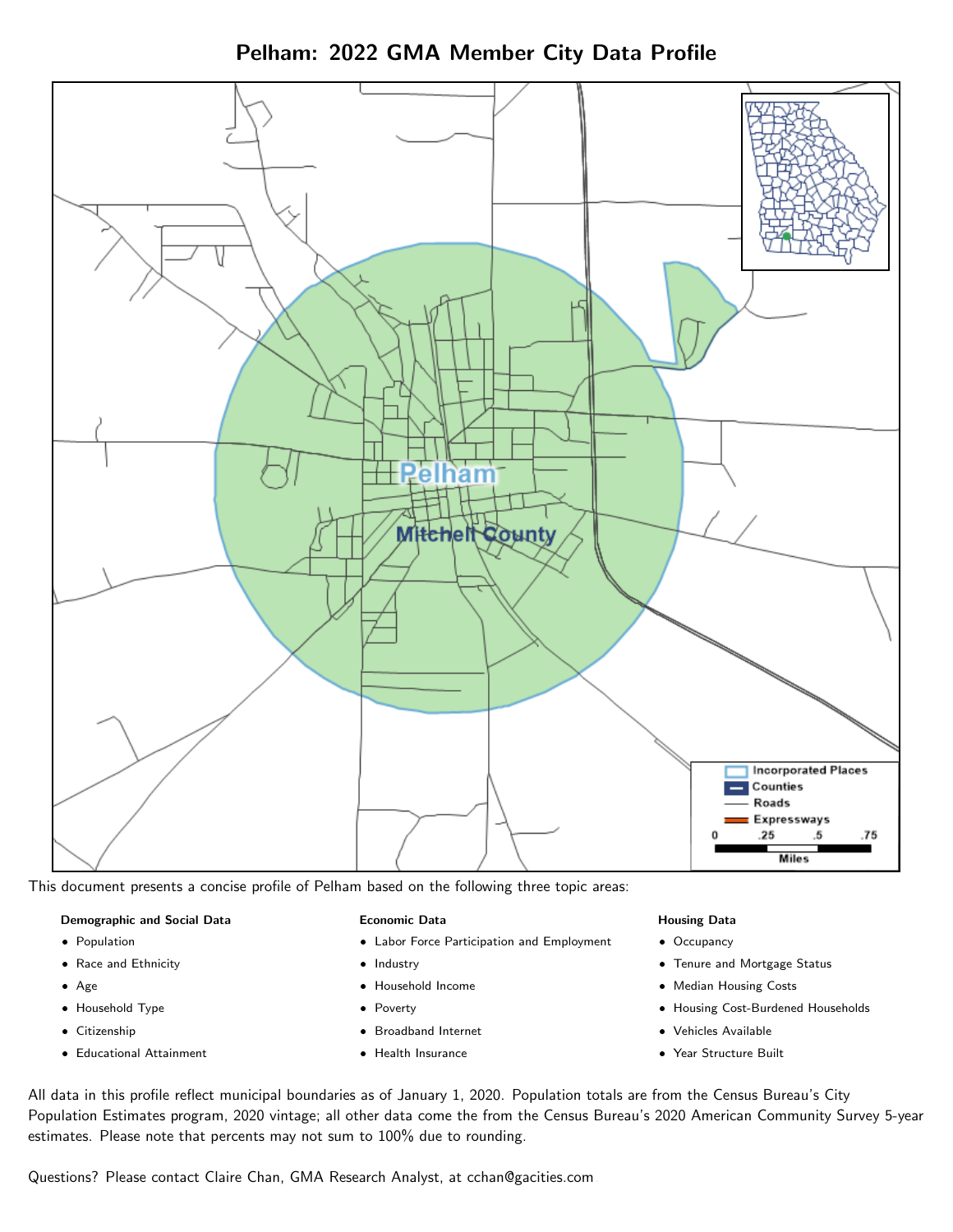# Pelham: Demographic and Social



0% 2% 4% 6% 8% 10% Male **Female** 10% 8% 6% 4% 2% 85 and over 80-84 75-79 70-74 65-69 60-64 55-59 50-54 45-49 40-44 35-39 30-34 25-29 20-24 15-19 10-14 5-9 Under 5

**Citizenship** 

Age



Source: American Community Survey, 2020 5-year estimates, table B05002 Source: American Community Survey, 2020 5-year estimates, table B15002

Race and Ethnicity



Source: U.S. Census Bureau, City Population Estimates, 2020 vintage Source: American Community Survey, 2020 5-year estimates, table B03002

## Household Type



Source: American Community Survey, 2020 5-year estimates, table B01001 Source: American Community Survey, 2020 5-year estimates, table B11001

#### Educational Attainment



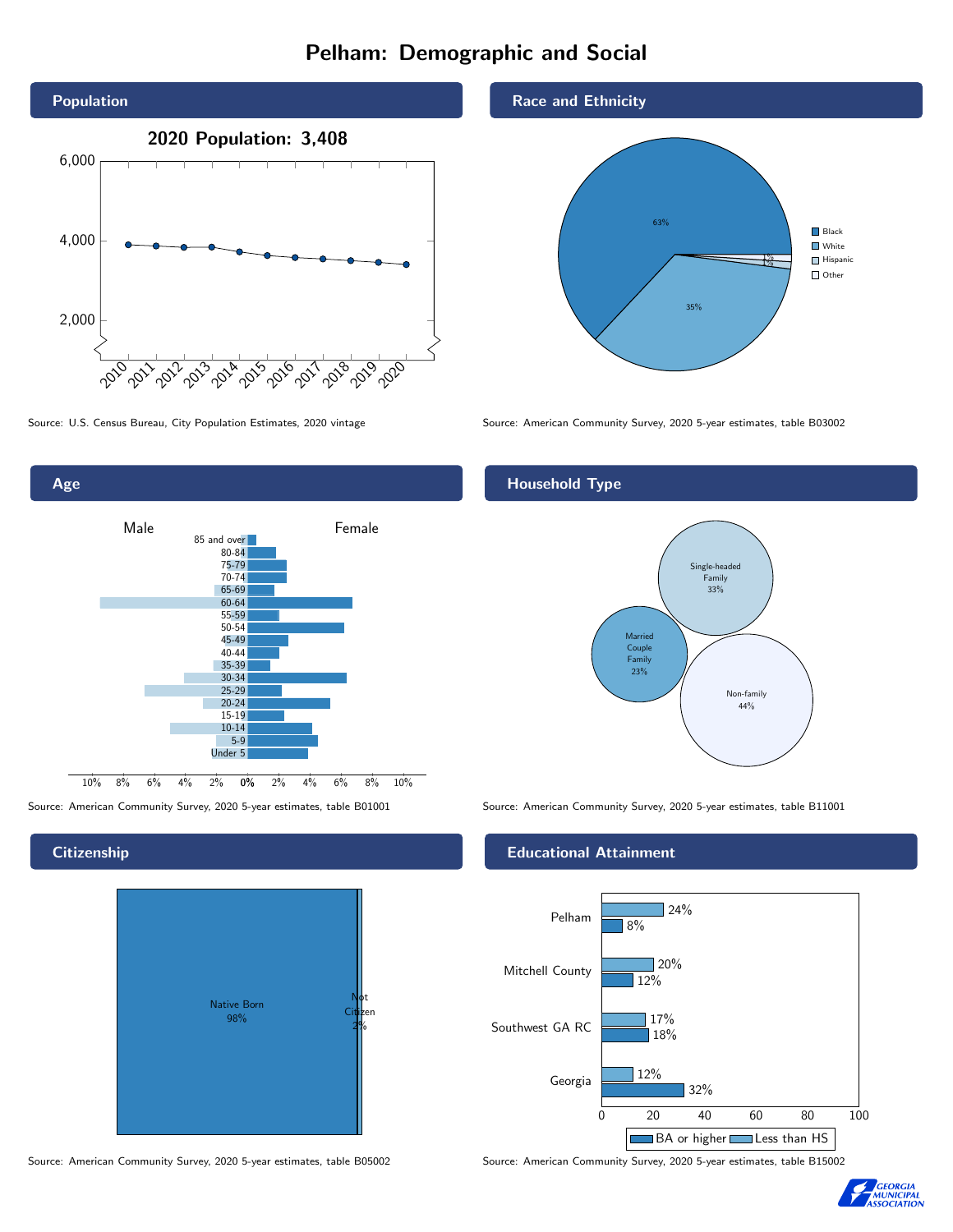# Pelham: Economic



Source: American Community Survey, 2020 5-year estimates, table B23001 Note: Unemployment rate is based upon the civilian labor force.

### Industry

| Agriculture, forestry, fishing and hunting, and mining      | 5%    |
|-------------------------------------------------------------|-------|
| Construction                                                | 2%    |
| Manufacturing                                               | 19%   |
| <b>Wholesale Trade</b>                                      | 2%    |
| Retail Trade                                                | 17%   |
| Transportation and warehousing, and utilities               | 3%    |
| Information                                                 | $0\%$ |
| Finance and insurance, real estate, rental, leasing         | 1%    |
| Professional, scientific, mgt, administrative, waste mgt    | 3%    |
| Educational services, and health care and social assistance | 24%   |
| Arts, entertainment, recreation, accommodation, food        | 6%    |
| service                                                     |       |
| Other services, except public administration                | 9%    |
| Public administration                                       | 9%    |

Source: American Community Survey, 2020 5-year estimates, table C24030



Source: American Community Survey, 2020 5-year estimates, tables B19013 and B19025 Source: American Community Survey, 2020 5-year estimates, table B17010



#### Poverty



#### Health Insurance



Source: American Community Survey, 2020 5-year estimates, table B28002 Source: American Community Survey, 2020 5-year estimates, table B18135